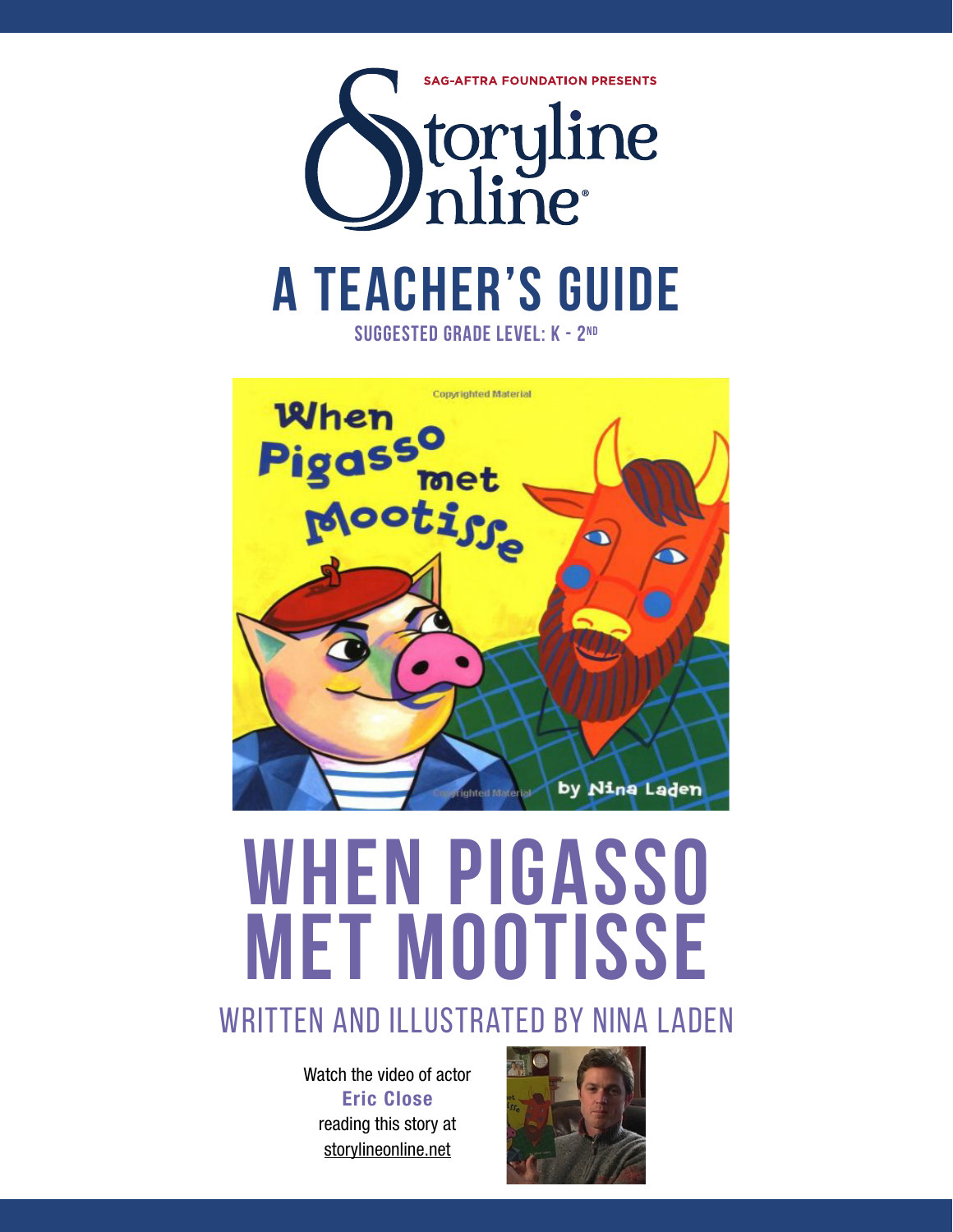# **about this story**

# **SYNOPSIS**

When Pigasso met Mootisse, what begins as a neighborly overture escalates into a mess. Before you can say paint-bynumbers, the two artists become fierce rivals, calling each other names and ultimately building a fence between them. But when the two painters paint opposite sides of the fence that divides them, they unknowingly create a modern art masterpiece, and learn it is their friendship that is the true work of art.

# **THEMES IN THE STORY**

Art, Friendship, Competition, Overcoming problems

**PAGE 2 • A teacher's GUIDE • when pigasso met mootisSe • © 2018 SAG-AFTRA FOUNDATION**

About This Guide: The purpose of this guide is to enhance the ELA curriculum by providing quality children's literature to engage students in listening to expressive read alouds. Suggested story related activities are aligned with ELA Common Core Standards.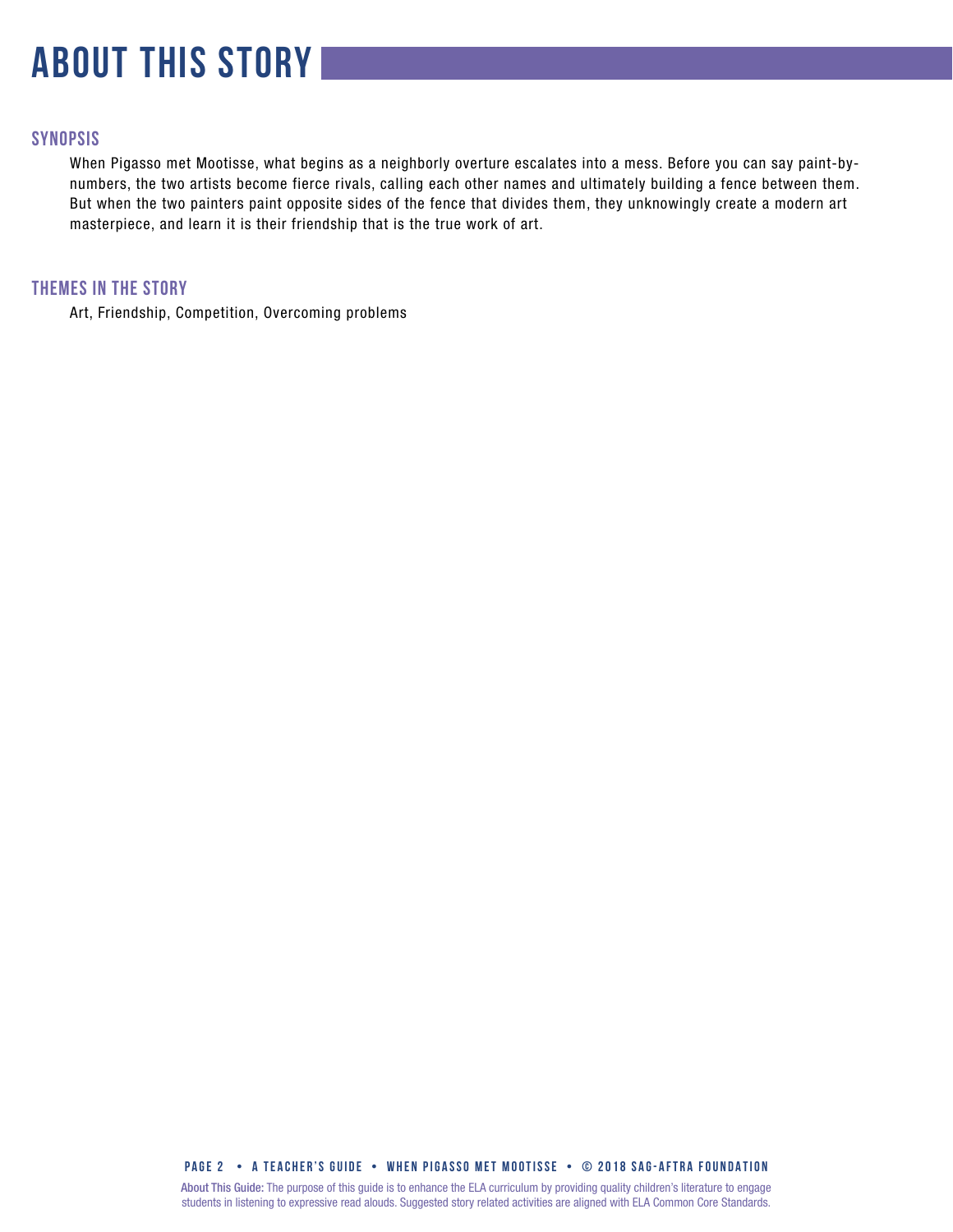# **reading and writing**

# **Suggested grade level: k - 2nd**

# **ela common core standard**

Reading Literature: Students read and respond to works of literature with emphasis on comprehension, making connections among ideas and between texts with focus on textural evidence. *Standards listed below are for kindergarten, 1st and 2nd grades but can be adapted to third grade standards.*

# **before viewing**

| <b>Standards:</b> | CCSS.SL.K.1, CCSS.SL.1.1, CCSS.SL.2.1                                                                                                                              |
|-------------------|--------------------------------------------------------------------------------------------------------------------------------------------------------------------|
| Objective:        | Tap knowledge and build background to prepare for reading the story.                                                                                               |
| <b>Procedure:</b> |                                                                                                                                                                    |
| Step 1:           | Introduce Pablo Picasso and Henri Matisse. Show paintings by each artist and discuss.<br>( $\mathbb Q$ Google It! for information about the artists' life and art) |
| Step 2:           | Explain the word <i>feud</i> .                                                                                                                                     |
| Step 3:           | Introduce the story and ask students to predict what might happen.                                                                                                 |

# **during viewing**

| Focus:            | Problem-Solution                                                                                                                                                                                                                                                                                        |
|-------------------|---------------------------------------------------------------------------------------------------------------------------------------------------------------------------------------------------------------------------------------------------------------------------------------------------------|
| <b>Standards:</b> | CCSS.SL.K.2, CCSS.SL.1.2, CCSS.SL.2.2                                                                                                                                                                                                                                                                   |
| Objective:        | Students will listen to story and answer teacher posed questions appropriately.                                                                                                                                                                                                                         |
| Procedure:        | Tell students to listen for the problem in the story. After listening to the story, gather students and discuss.<br>• What was the problem in the story?<br>• What caused the problem?<br>• Was it solved? How?<br>• What do you think the characters learned?<br>• Do you think they remained friends? |

# **after viewing - Story Retelling**

- Standards: CCSS.RL.3.4, CCSS.RL.4.4
- Objective: Students will retell the story using key details.
- Materials: Chart paper Markers Story map (on next page)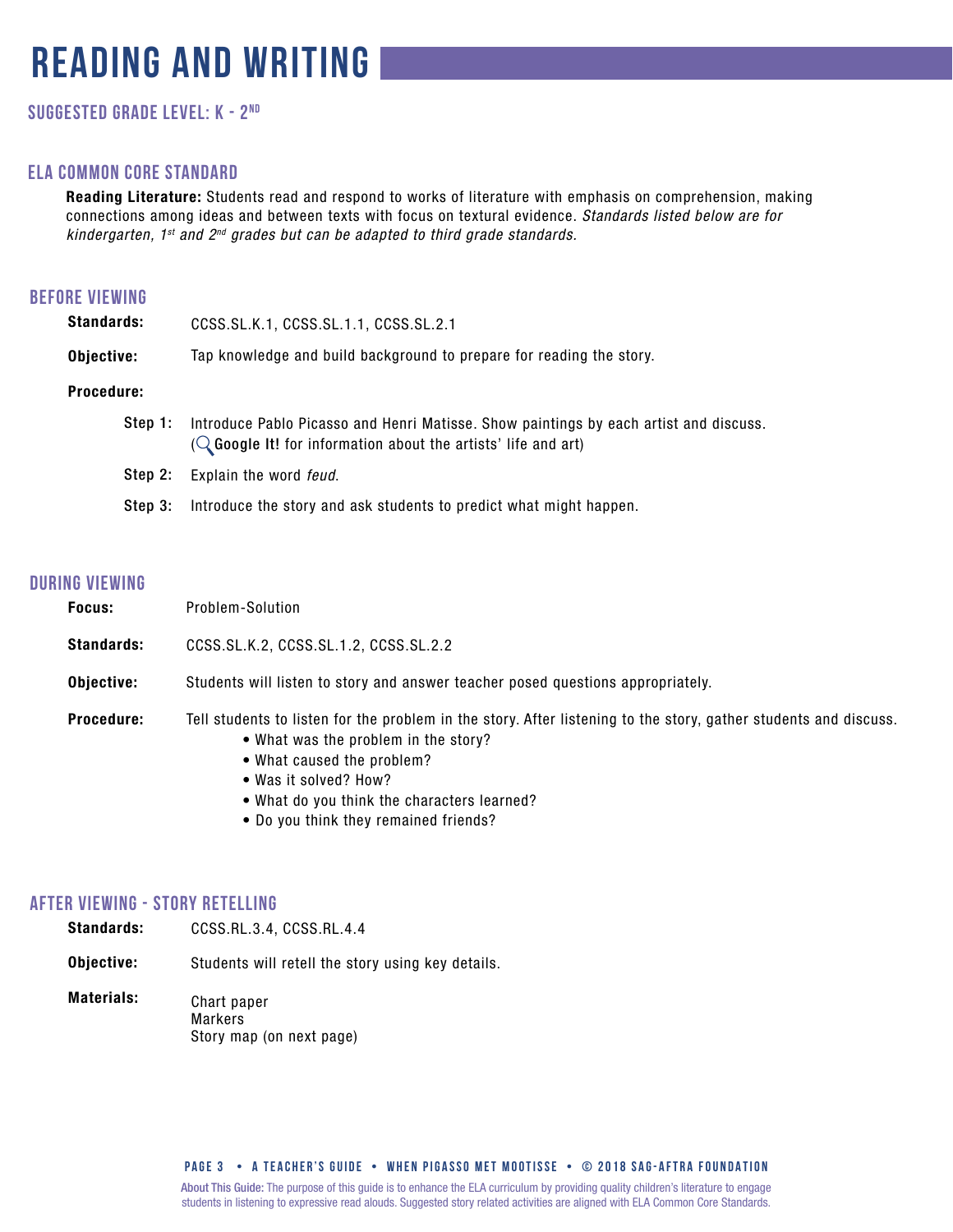#### Procedure:

- Step 1: Explain to students that a summary of a story consists of only the important details. Tell students to think about the story, *When Pigasso Met Mootisse*.
- Step 2: Ask: What happened in the beginning of the story? Have students discuss with a partner.
- Step 3: On chart paper, write BEGINNING. Ask students to tell you what happened in the beginning and record appropriate responses on chart paper.
- Step 4: Repeat the same procedure for MIDDLE and END.
- Step 5: Have students use the information on student generated chart to write their own summary of the story. Suggestions for this are below.

#### \* Kindergarten: Use Draw-a-Picture summary to illustrate Beginning, Middle, End

• Teacher Prep - Create a worksheet: Divide a sheet of paper into 3 columns and label first column, BEGINNING, middle column, MIDDLE, and last column, END, or  $\mathbb Q$  Google It! -Story Map: Beginning, Middle, End

• Have students draw a picture in each column to retell the story.

#### \* 1st Grade: Use Draw-a-Picture and Write-a-Caption to illustrate Beginning, Middle, End

•  $\mathbb Q$  Google It!: STORY MAP to find a story map with space for drawing and writing: Beginning, Middle, End.

• Have students complete map.

#### \* 2nd Grade: Create a comic strip to retell the story.

#### **reading response**

| <b>Standards:</b> | CCSS.RL.1.1. CCSS.RL.2.1                                                         |
|-------------------|----------------------------------------------------------------------------------|
| Objective:        | Students will answer the prompt using details from text to support the response. |
|                   | <b>Reading Prompt:</b> Do you think the two artists remained friends? Why?       |

### **writing - script**

| <b>Standards:</b>    | CCSS.W.K.1, CCSS.W.1.1, CCSS.W.2.1                                                                                              |
|----------------------|---------------------------------------------------------------------------------------------------------------------------------|
| Objective:           | Students will write an opinion piece using grade appropriate sentence structure and spelling.                                   |
| <b>Materials:</b>    | Writing tools                                                                                                                   |
| <b>Teacher Prep:</b> | 2 Column Chart: Picasso - Matisse                                                                                               |
| Note:                | Students should be given the opportunity to view and discuss pieces of art by both artists before<br>beginning this assignment. |
| <b>Procedure:</b>    |                                                                                                                                 |
|                      | Step 1: Pose the question: Which artist technique do you like best - Picasso or Matisse? Why?                                   |
|                      | Step 2: Allow time for students to discuss their opinion with a partner.                                                        |
| Step 3:              | Hold a debate. As students tell their reasons for favorite technique, list on the chart under the<br>artist's name.             |
| Step 4:              | Begin the Writing Process according to the ability of your class.                                                               |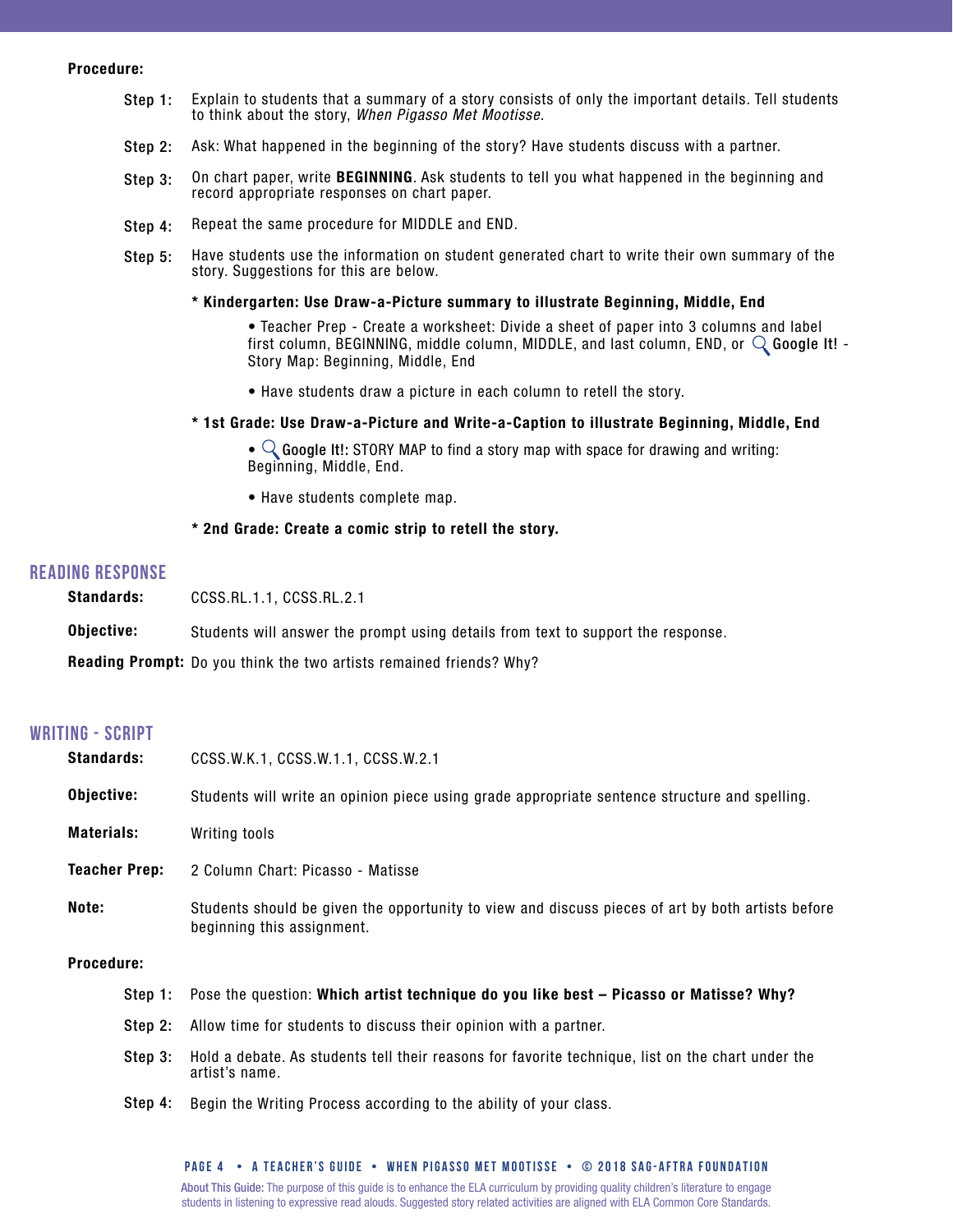# **across the curriculum activities**

# **SCIENCE – MAKING COLORs**

Students learn the primary colors and experiment with mixing the colors to make secondary colors.

### MATERIALS —

Clear plastic cups Food color (1 set per group) Water Chart paper Science notebook or observation sheet *Teacher Prep:* Prepare an observation sheet for students to record observations.

### PROCEDURE —

- Give each group a plastic cup filled with water. Ask students: What is the color of water? (clear/ transparent). Discuss other materials that are clear or transparent. Step 1:
- Fill 3 cups with water and add one drop of food color to each of the cups (red, yellow, blue). Have groups discuss what they observed. What happens to the water after the color is added? Can you still see through the water? Step 2:
- Ask them to predict what will happen to the water if you add 5 more drops of color to each cup. Add the drops of color to each cup. Observe and discuss results. Step 3:
- Explain that these three colors are called primary colors and make up all the colors in the world. Step 4:
- Tell students they are going to mix the primary colors to create what are called secondary colors. The secondary colors are purple, orange, and green. Step 5:
- Demonstrate to the students what happens when they mix primary colors. Have student groups follow your directions to perform the experiment. Step 6:

• Give each group 3 cups of water. Have them place a drop of yellow food coloring in 2 of the 3 cups and a drop of blue in the third cup.

• Ask: What do you think will happen if a drop of red is added to a cup of yellow water? Have groups discuss and record prediction. Add the drop of red, observe and record findings.

• Ask: What do you think will happen if a drop of blue is added to the second cup of yellow water? Have groups discuss and record prediction. Add the drop of blue to the second cup of yellow water. Observe and record.

• Ask: What do you think will happen if a drop of red is added to the blue cup of water? Have groups discuss and record prediction. Add the drop of red to the cup of blue water. Observe and record.

• Gather the students together to discuss what they have learned. Develop a color-mixing chart with the students: yellow + red = orange; yellow + blue = green, blue + red = purple

• Students can continue the color-mixing experiment by using cups of green, red, and blue water, and mixing each with different colors. Make sure students keep a record of colors they are mixing and record results.

• Groups add their findings to the color-mixing chart.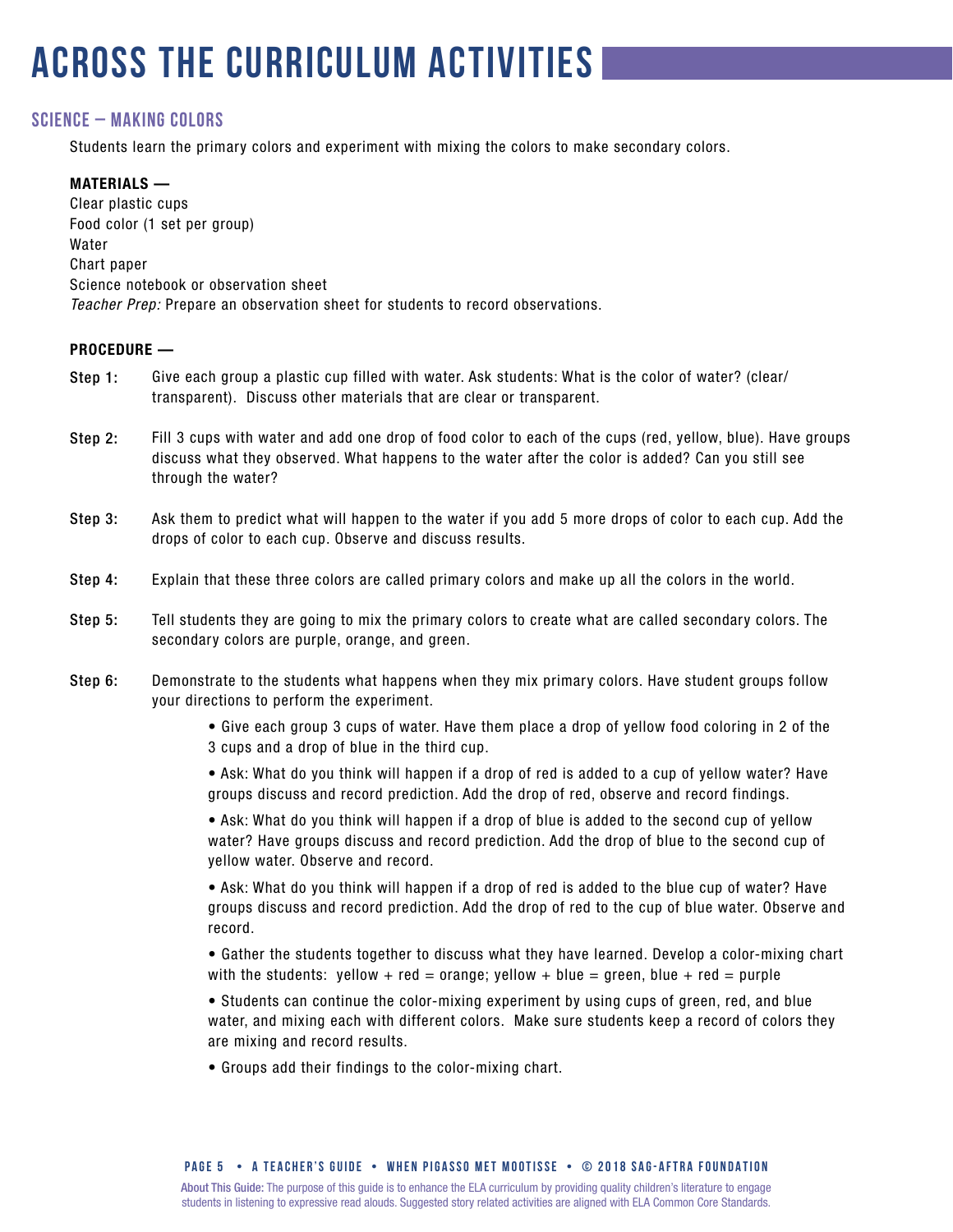# **MATH – COLLECTING DATA**

Students survey, use a tally chart to collect data, and graph the results.

### MATERIALS —

Index cards or small slips of paper (for voting) Lined paper Graph paper (if using bar graph) Crayons Examples of artwork by Picasso and Matisse ( $\mathbb Q$  Google It!)

### PROCEDURE —

- Show examples of artwork and discuss. Step 1:
- Display and read question to students: Which artwork do you like best Picasso or Matisse? Step 2:
- Explain that students will be voting, counting the votes by using a tally chart, and graphing the results. Step 3:

• Survey students: Have students vote for their favorite artwork by writing the name on a small piece of paper. Collect.

• Tally Chart: Give each student a lined piece of paper. Have them write Picasso on one line and Matisse on the next line. Review using tally marks in groups of 5. As you call out the name on each slip of paper, students record with a tally.

• Total tallies: Review counting by 5 and have students total the tallies. Exchange with a partner for peer-check.

• Graph: Work with students to graph results as a pictograph (use lined paper) or bar graph.

# **ART**

Students create a work of art in the style of Pablo Picasso and Henri Matisse.

#### MATERIALS —

Heavy art paper Colored paper Black marker **Scissors** Glue Crayons, markers, or paint

### HENRI MATISSE: Drawing with scissors – Matisse style!

 $\mathbb Q$  Google It!: Henri Matisse drawing with scissors

### PROCEDURE — *(Students should not draw the shapes. Instruct them to use scissors only)*

- Have students cut out simple geometric shapes using different colored paper (squares, rectangles, triangles). They will need to have enough cut outs to cover the large art paper. Step 1:
- Glue the shapes on the art paper, overlapping and leaving gaps. Step 2:
- Cut out more intricate shapes on the colored paper, such as hearts, lightening bolts, letters, etc. Step 3:
- Glue these shapes on top of the layer of geometric shapes. Step 4:

About This Guide: The purpose of this guide is to enhance the ELA curriculum by providing quality children's literature to engage students in listening to expressive read alouds. Suggested story related activities are aligned with ELA Common Core Standards. **PAGE 6 • A teacher's GUIDE • when pigasso met mootisSe • © 2018 SAG-AFTRA FOUNDATION**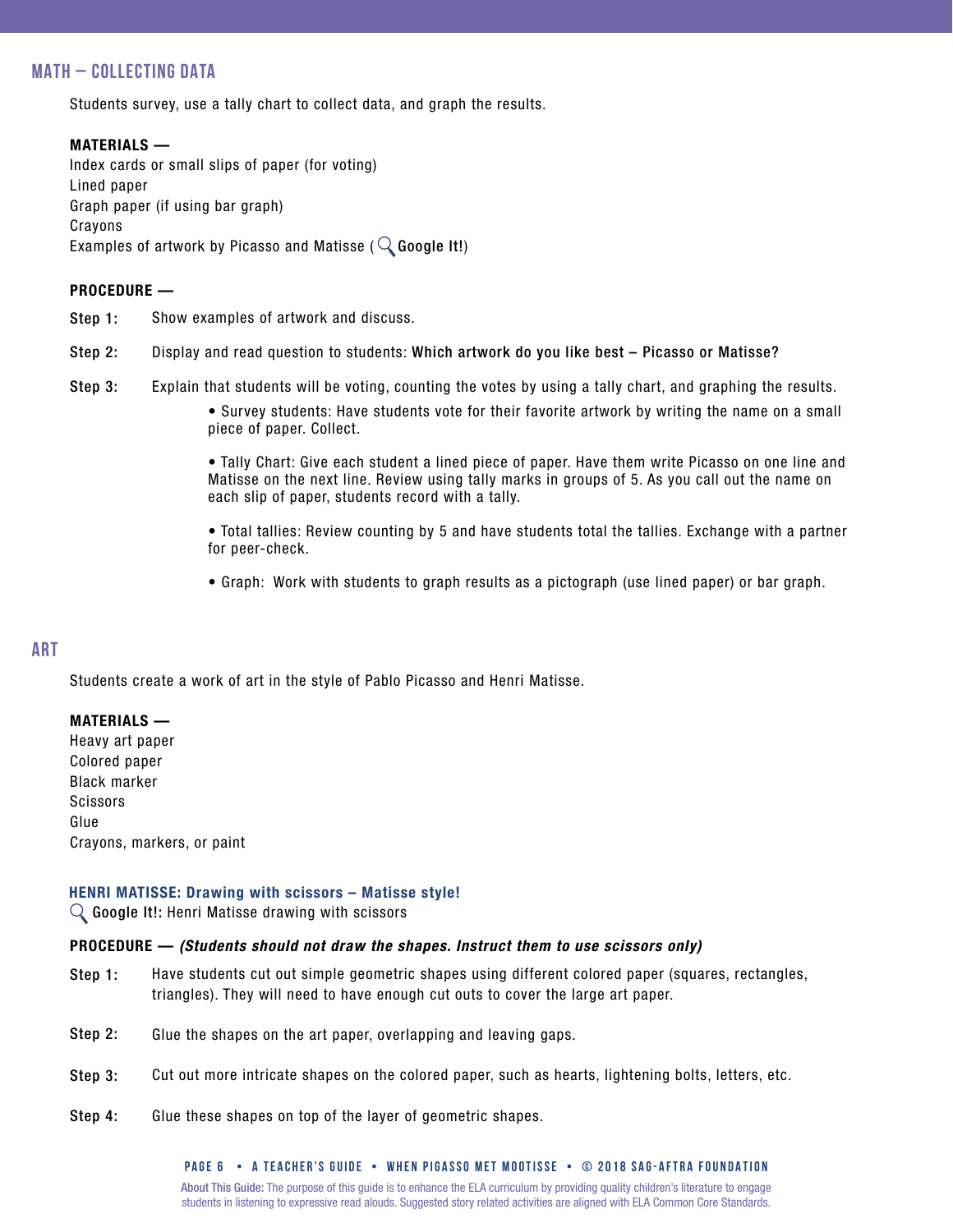#### PICASSO PORTRAITS: Students create a self-portrait – Picasso style!

 $\mathbb Q$  Google It!: Pablo Picasso self portrait cubism to show examples prior to lesson.

#### PROCEDURE —

- Draw a large oval in the center of the art paper. Step 1:
- Divide the oval in half using a zig-zag or squiggly line. Step 2:
- Draw three or more eyes, two noses, and two mouths. Explain that these can be drawn anywhere on the "face." Step 3:
- Using shapes (triangles, rectangles, squares, etc), add ears and hair. There can be more than two ears and they may be located anywhere along the side of the "face." Step 4:
- Draw a triangle below the face for the neck and shoulders. Add a pattern of geometric shapes inside the large triangle neck. Step 5:
- Geometric shapes can be added to the background if desired. Step 6:
- Trace the drawing with a black marker. Step 7:
- Color the portrait using bold colors. If using crayons, instruct students to press hard so the colors will be bright. Step 8:

#### **PAGE 7 • A teacher's GUIDE • when pigasso met mootisSe • © 2018 SAG-AFTRA FOUNDATION**